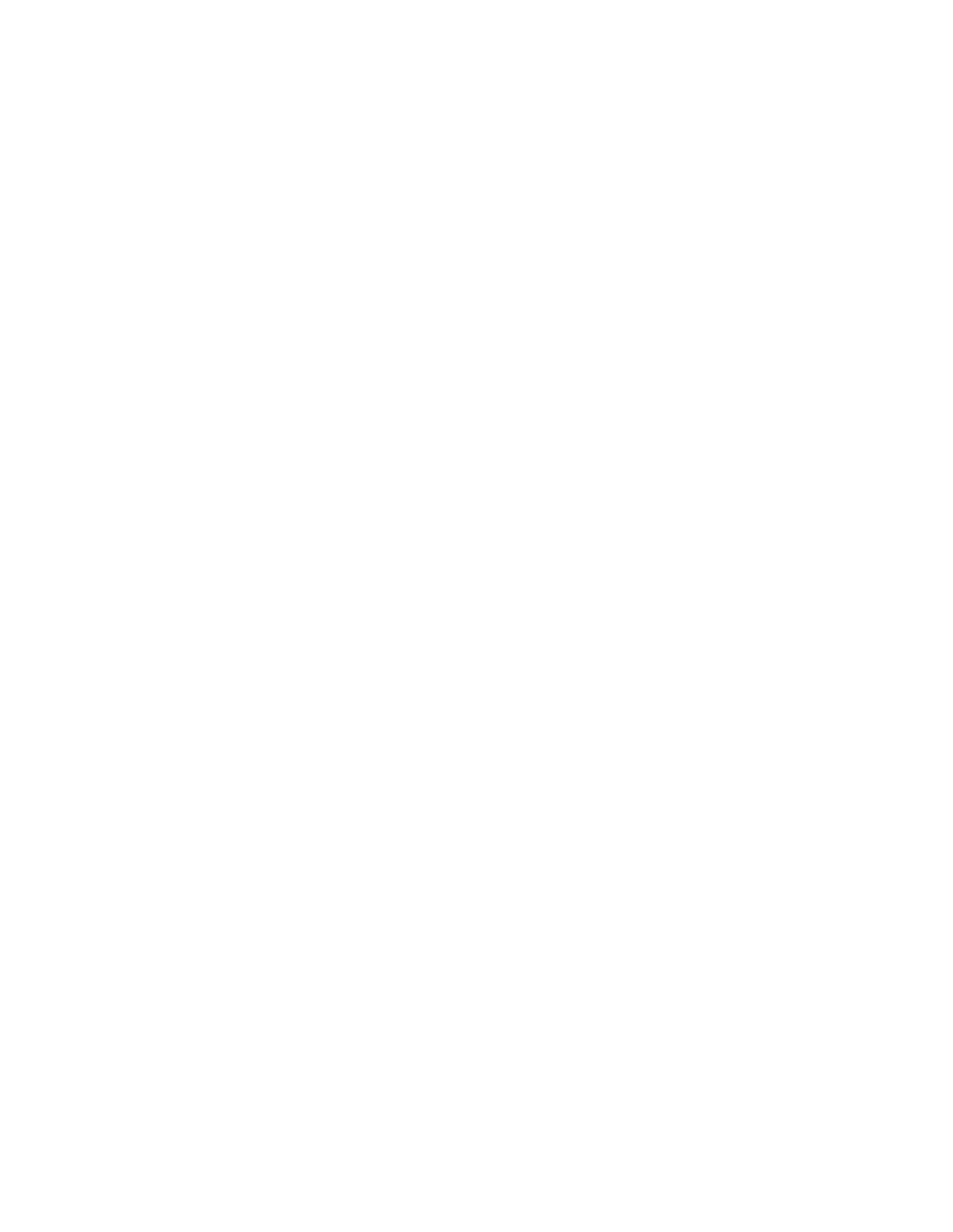# **ENGROSSED SUBSTITUTE HOUSE BILL 1031** \_\_\_\_\_\_\_\_\_\_\_\_\_\_\_\_\_\_\_\_\_\_\_\_\_\_\_\_\_\_\_\_\_\_\_\_\_\_\_\_\_\_\_\_\_\_\_

\_\_\_\_\_\_\_\_\_\_\_\_\_\_\_\_\_\_\_\_\_\_\_\_\_\_\_\_\_\_\_\_\_\_\_\_\_\_\_\_\_\_\_\_\_\_\_

AS AMENDED BY THE SENATE

Passed Legislature - 1991 Regular Session

### **State of Washington 52nd Legislature 1991 Regular Session**

**By** House Committee on Local Government (originally sponsored by Representatives Wood, Haugen, Ferguson, Nelson, Horn, Roland, Paris and Nealey).Read first time February 18, 1991.

 AN ACT Relating to water and sewer districts; amending RCW 56.08.100, 56.08.140, 57.08.100, and 57.08.120; reenacting and amending RCW 57.08.010; adding a new section to chapter 56.08 RCW; and adding a new section to chapter 57.08 RCW.

BE IT ENACTED BY THE LEGISLATURE OF THE STATE OF WASHINGTON:

 **Sec. 1.** RCW 56.08.100 and 1981 c 190 s 5 are each amended to read as follows:

 A sewer district, by a majority vote of its board of commissioners, may enter into contracts to provide health care services and/or group insurance and/or term life insurance and/or social security insurance for the benefit of its employees and may pay all or any part of the cost thereof. Any two or more sewer districts or one or more sewer districts and one or more water districts, by a majority vote of their respective boards of commissioners, may, if deemed expedient, join in the procuring of such health care services and/or group insurance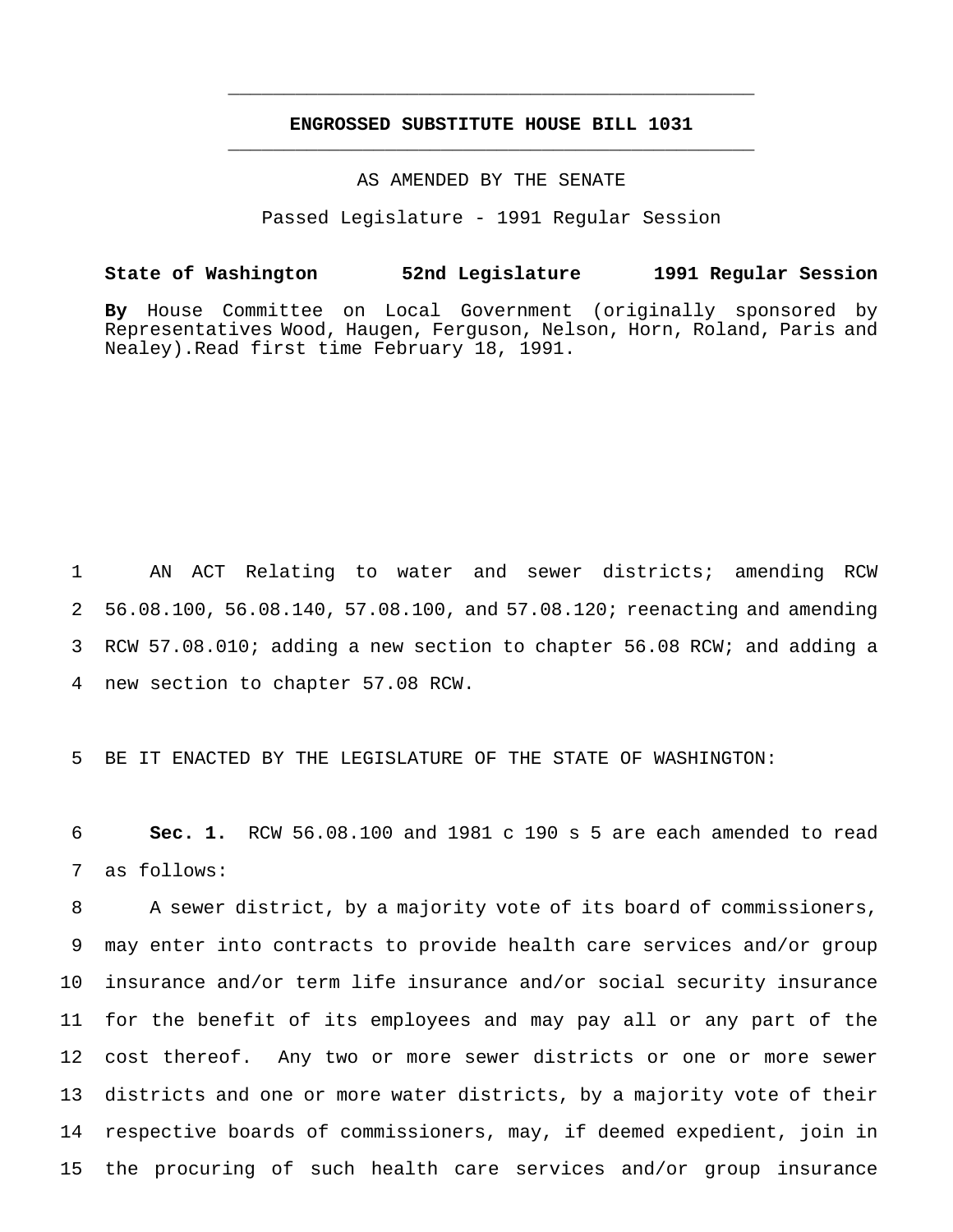and/or term life insurance, and the board of commissioners of each participating sewer and/or water district may by appropriate resolution authorize their respective district to pay all or any portion of the cost thereof.

 A sewer district with five thousand or more customers providing health, group, or life insurance to its employees may provide its commissioners with the same coverage: PROVIDED, That the per person amounts for such insurance paid by the district shall not exceed the 9 per person amounts paid by the district for its employees.

 **Sec. 2.** RCW 56.08.140 and 1967 c 178 s 3 are each amended to read as follows:

 No such lease shall be made unless secured by a bond conditioned on the performance of the terms of the lease, with surety satisfactory to the commissioners, in a penalty of not less than one-sixth of the term 15 of the lease or for one year's rental, whichever is greater; and no such lease shall be made for a term longer than twenty-five years. 17 However, the board of commissioners may require a reasonable security 18 deposit in lieu of a bond on leased real property owned by the water or 19 sewer district.

 NEW SECTION. **Sec. 3.** A new section is added to chapter 56.08 RCW to read as follows:

 A district may operate and maintain a park or recreational facilities on real property that it owns or in which it has an interest that is not immediately necessary for its purposes.

 If such park or recreational facilities are operated by a person other than the district, including a corporation, partnership, or other business enterprise, the person shall indemnify and hold harmless the district for any injury or damage caused by the action of the person." ESHB 1031.SL p. 2 of 9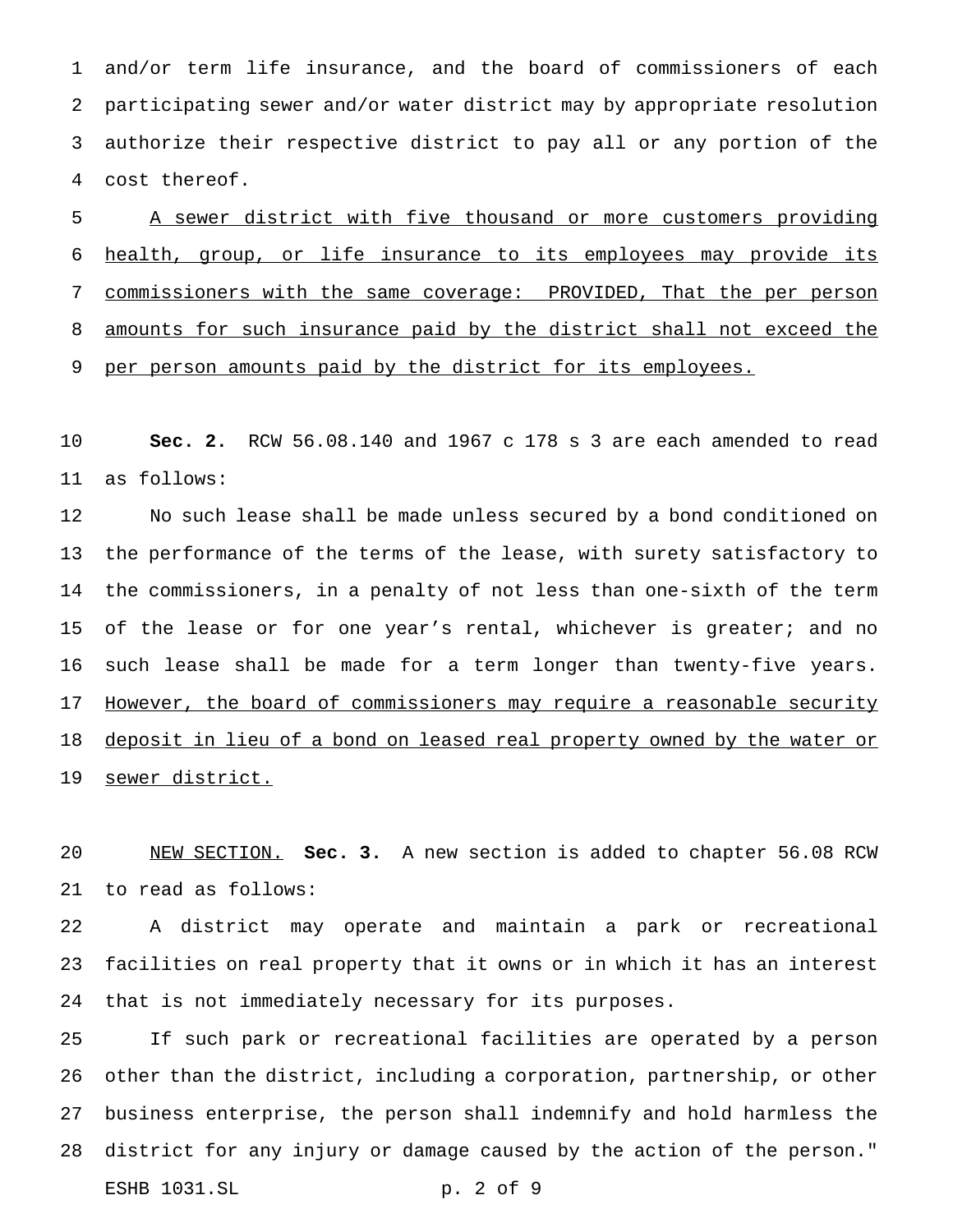**Sec. 4.** RCW 57.08.010 and 1989 c 389 s 9 and 1989 c 308 s 2 are each reenacted and amended to read as follows:

 (1) (a) A water district may acquire by purchase or condemnation, or both, all property and property rights and all water and water rights, both within and without the district, necessary for its purposes.

 (b) A water district may lease real or personal property necessary for its purposes for a term of years for which such leased property may reasonably be needed where in the opinion of the board of water commissioners such property may not be needed permanently or substantial savings to the district can be effected thereby.

 (c) The right of eminent domain shall be exercised in the same manner and by the same procedure as provided for cities of the third class, insofar as consistent with the provisions of this title, except that all assessment rolls to be prepared and filed by eminent domain commissioners or commissioners appointed by the court shall be prepared and filed by the water district, and the duties devolving upon the city treasurer are hereby imposed upon the county treasurer.

 (d) A water district may construct, condemn and purchase, purchase, add to, maintain, and supply waterworks to furnish the district and inhabitants thereof, and any city or town therein and any other persons, both within and without the district, with an ample supply of water for all uses and purposes public and private with full authority to regulate and control the use, content, distribution, and price thereof in such a manner as is not in conflict with general law and may construct, acquire, or own buildings and other necessary district 27 facilities. Where a customer connected to the district's system uses the water on an intermittent or transient basis, a district may charge 29 for providing water service to such a customer, regardless of the 30 amount of water, if any, used by the customer.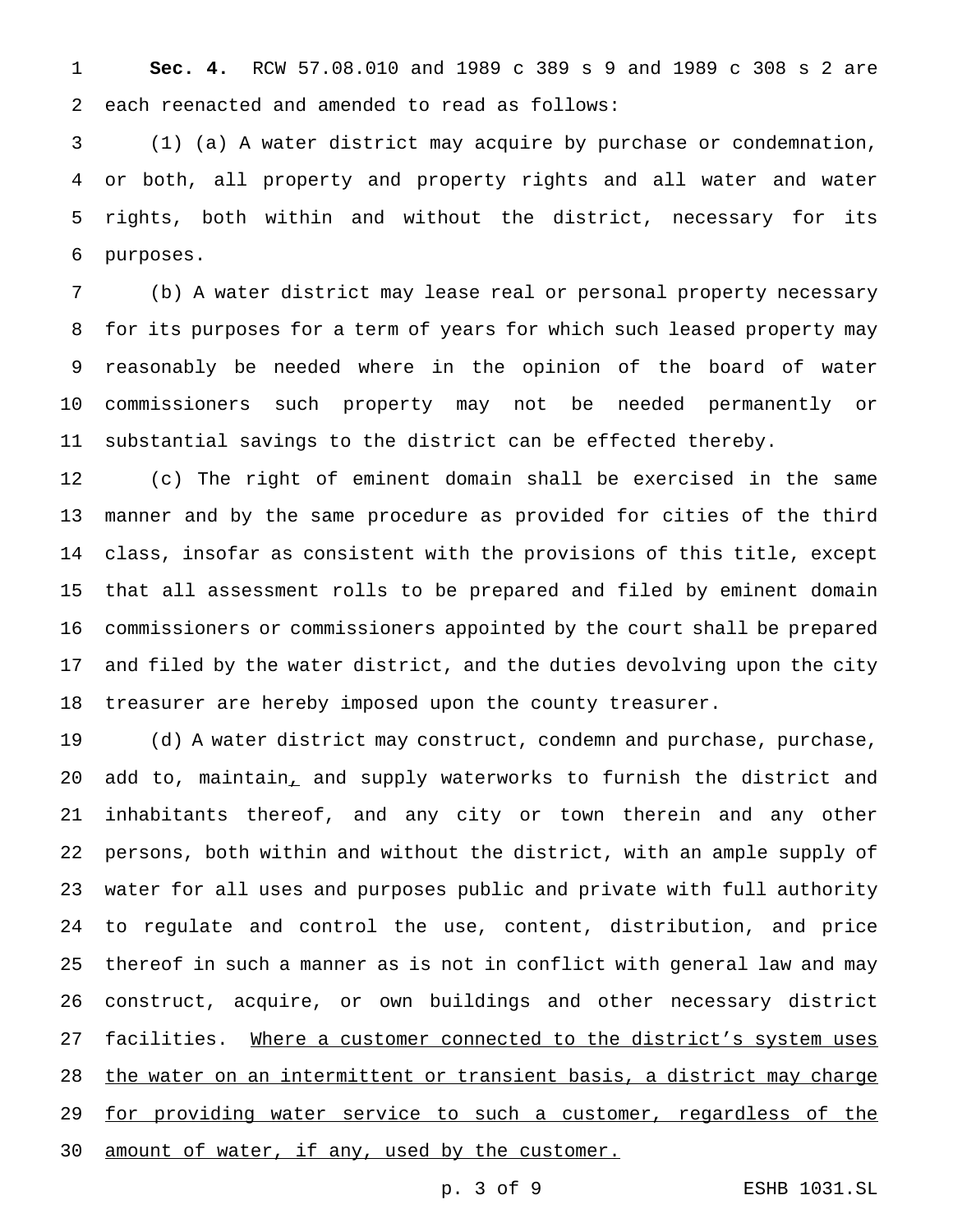(e) A water district contiguous to Canada may contract with a Canadian corporation for the purchase of water and for the construction, purchase, maintenance, and supply of waterworks to furnish the district and inhabitants thereof and residents of Canada with an ample supply of water under terms approved by the board of commissioners. Such waterworks may include facilities which result in combined water supply and electric generation, provided that the electricity generated thereby is a byproduct of the water supply system.

 (f) Such electricity may be used by the water district or sold to any entity authorized by law to distribute electricity. Such electricity is a byproduct when the electrical generation is subordinate to the primary purpose of water supply.

 (g) For such purposes, a water district may take, condemn and 15 purchase, purchase, acquire, and retain water from any public or 16 navigable lake, river, or watercourse, or any underflowing water and, by means of aqueducts or pipe line conduct the same throughout such water district and any city or town therein and carry it along and upon 19 public highways, roads, and streets, within and without such district. (h) For the purpose of constructing or laying aqueducts or pipe lines, dams, or waterworks or other necessary structures in storing and retaining water or for any other lawful purpose such water district may occupy the beds and shores up to the high water mark of any such lake, river, or other watercourse, and may acquire by purchase or condemnation such property or property rights or privileges as may be necessary to protect its water supply from pollution.

 (i) For the purposes of waterworks which include facilities for the generation of electricity as a byproduct, nothing in this section may be construed to authorize a water district to condemn electric generating, transmission, or distribution rights or facilities of ESHB 1031.SL p. 4 of 9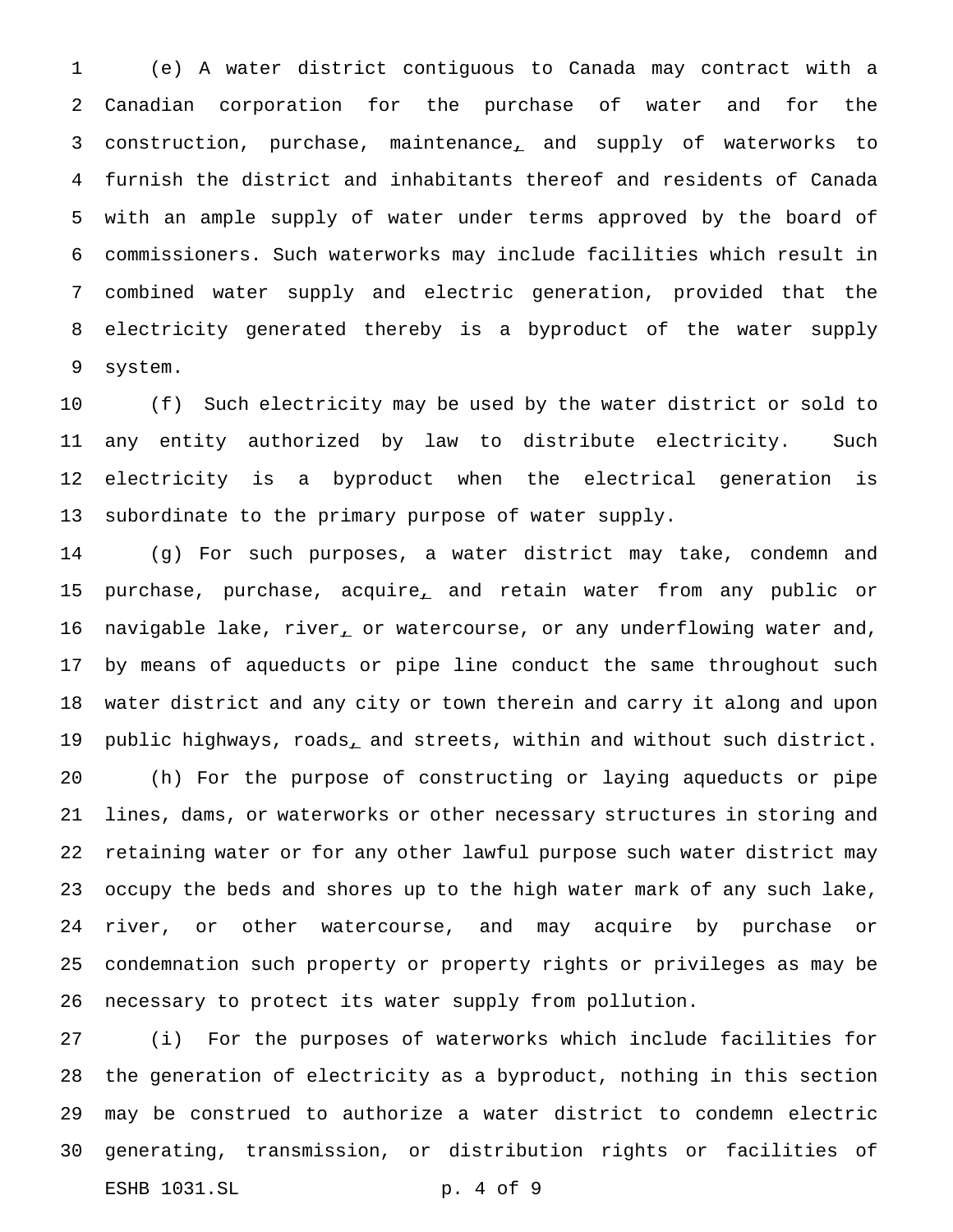entities authorized by law to distribute electricity, or to acquire such rights or facilities without the consent of the owner.

 (2) A water district may purchase and take water from any municipal corporation.

 (3) A water district may fix rates and charges for water supplied and may charge property owners seeking to connect to the district's water supply system, as a condition to granting the right to so connect, in addition to the cost of such connection, such reasonable connection charge as the board of commissioners shall determine to be proper in order that such property owners shall bear their equitable share of the cost of such system.

 (a) For purposes of calculating a connection charge, the board of commissioners shall determine the pro rata share of the cost of existing facilities and facilities planned for construction within the next ten years and contained in an adopted comprehensive plan and other costs borne by the district which are directly attributable to the improvements required by property owners seeking to connect to the system. The cost of existing facilities shall not include those portions of the system which have been donated or which have been paid for by grants.

 (b) The connection charge may include interest charges applied from the date of construction of the water system until the connection, or for a period not to exceed ten years, whichever is shorter, at a rate commensurate with the rate of interest applicable to the district at the time of construction or major rehabilitation of the water system, or at the time of installation of the water lines to which the property owner is seeking to connect.

 (4) (a) A district may permit payment of the cost of connection and the reasonable connection charge to be paid with interest in installments over a period not exceeding fifteen years. The county

p. 5 of 9 ESHB 1031.SL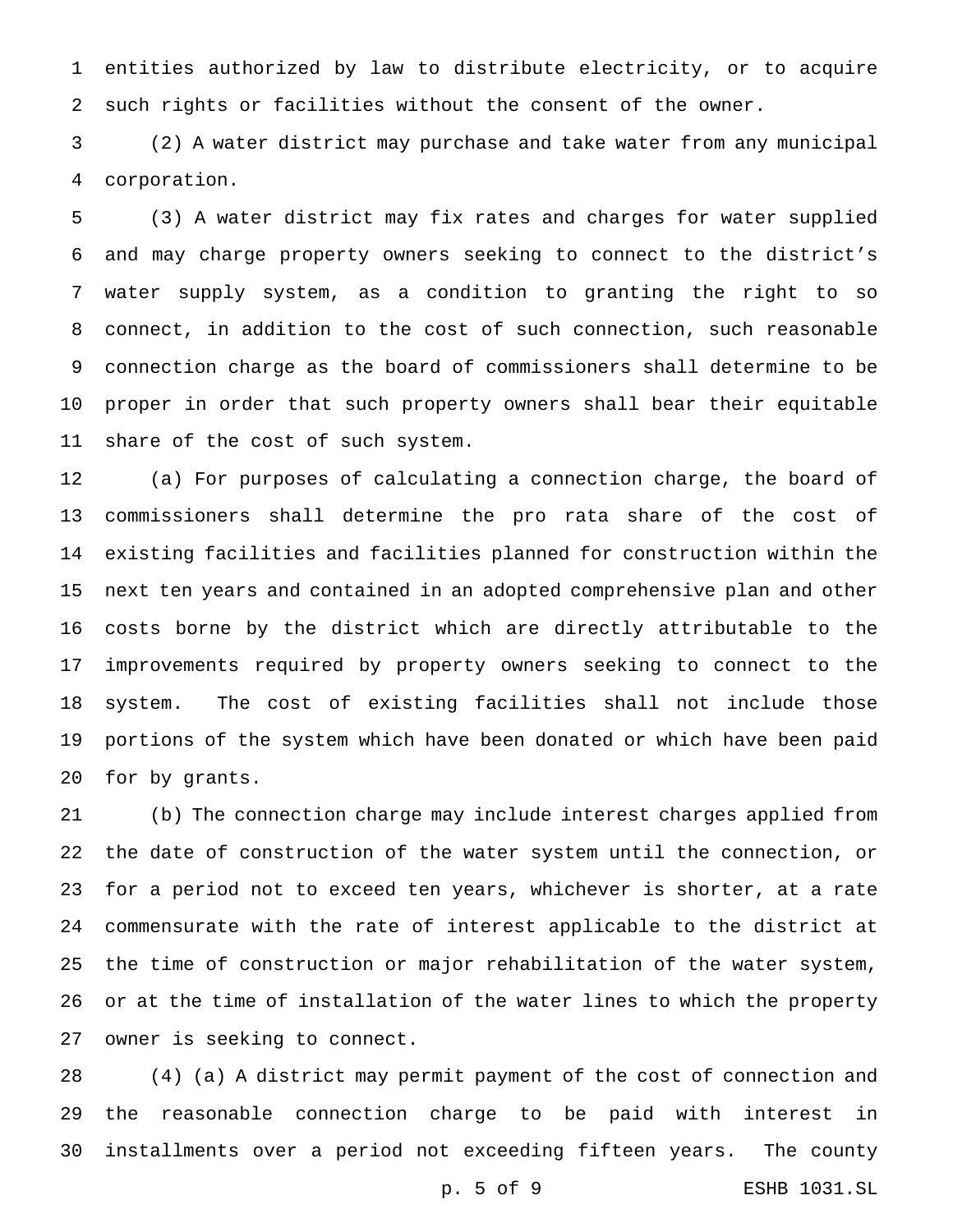treasurer may charge and collect a fee of three dollars for each year for the treasurer's services. Such fees shall be a charge to be included as part of each annual installment, and shall be credited to the county current expense fund by the county treasurer.

 (b) Revenues from connection charges excluding permit fees are to be considered payments in aid of construction as defined by department of revenue rule.

 (5) A district may operate and maintain a park or recreational 9 facilities on real property that it owns or in which it has an interest 10 that is not immediately necessary for its purposes.

 (6) If such park or recreational facilities are operated by a 12 person other than the district, including a corporation, partnership, 13 or other business enterprise, the person shall indemnify and hold 14 harmless the district for any injury or damage caused by the action of 15 the person.

 **Sec. 5.** RCW 57.08.100 and 1981 c 190 s 6 are each amended to read as follows:

 A water district, by a majority vote of its board of commissioners, may enter into contracts to provide health care services and/or group insurance and/or term life insurance and/or social security insurance for the benefit of its employees and may pay all or any part of the cost thereof. Any two or more water districts or any one or more water districts and one or more sewer districts, by a majority vote of their respective boards of commissioners, may, if deemed expedient, join in the procuring of such health care services and/or group insurance and/or term life insurance, and the board of commissioners of each participating sewer and/or water district may by appropriate resolution authorize their respective district to pay all or any portion of the cost thereof.

ESHB 1031.SL p. 6 of 9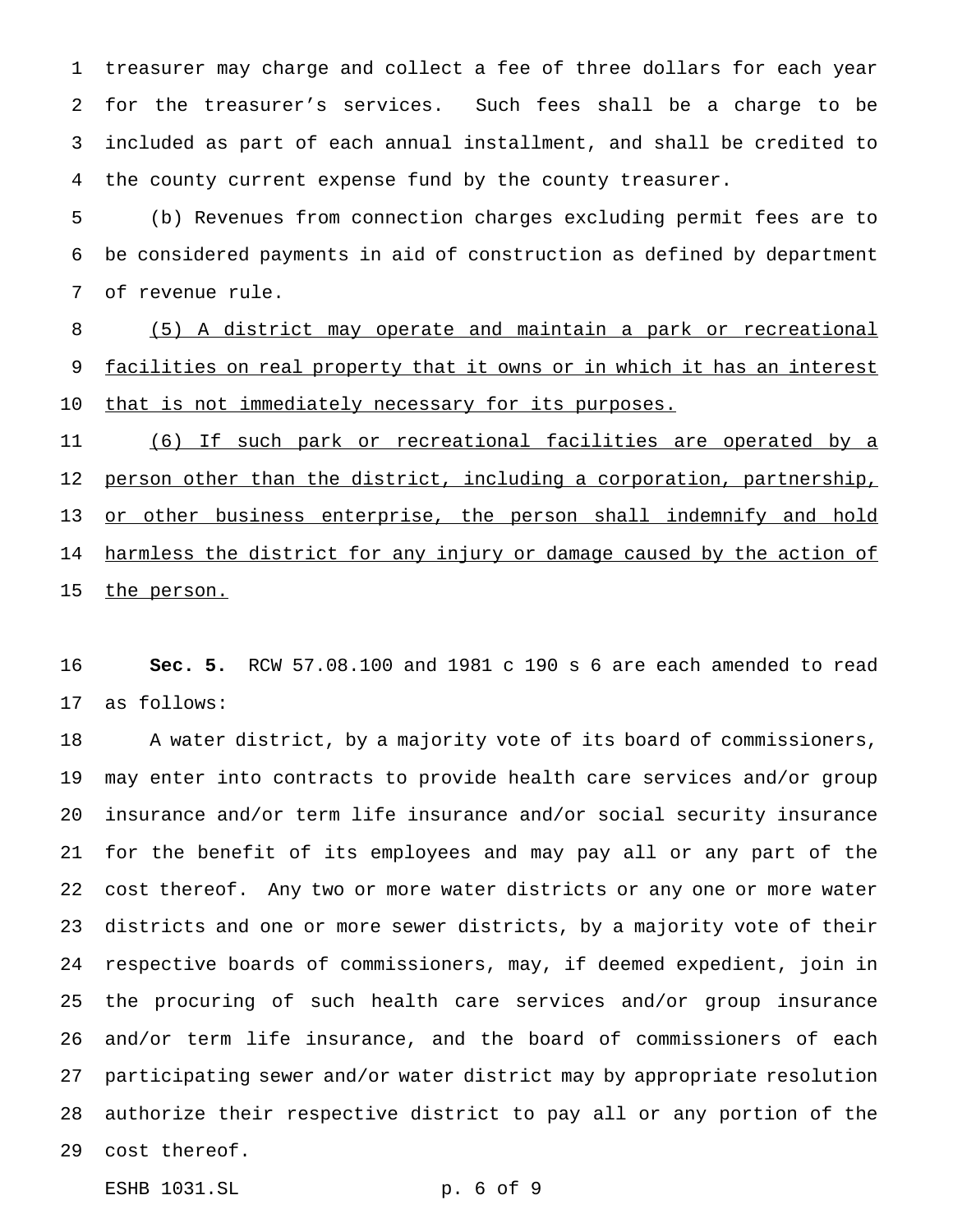A water district with five thousand or more customers providing health, group, or life insurance to its employees may provide its commissioners with the same coverage: PROVIDED, That the per person amounts for such insurance paid by the district shall not exceed the per person amounts paid by the district for its employees.

 **Sec. 6.** RCW 57.08.120 and 1967 ex.s. c 135 s 1 are each amended to read as follows:

 A water district may lease out real property which it owns or in which it has an interest and which is not immediately necessary for its purposes upon such terms as the board of water commissioners deems proper: PROVIDED, That no such lease shall be made until the water district has first caused notice thereof to be published twice in a newspaper in general circulation in the water district, the first publication to be at least fifteen days and the second at least seven days prior to the making of such lease, which notice shall describe the property proposed to be leased out, to whom, for what purpose, and the rental to be charged therefor. A hearing shall be held pursuant to the terms of the said notice, at which time any and all persons who may be interested shall have the right to appear and to be heard.

 No such lease shall be for a period longer than twenty-five years, and each lease of real property shall be secured by a bond conditioned to perform the terms of such lease with surety satisfactory to the commissioners, in a penalty not less than the rental for one-sixth of the term: PROVIDED, That the penalty shall not be less than the rental for one year where the term is one year or more. In a lease, the term of which exceeds five years, and when at the option of the commissioners, it is so stipulated in the lease, the commission shall accept, with surety satisfactory to it, a bond conditioned to perform the terms of the lease for some part of the term, in no event less than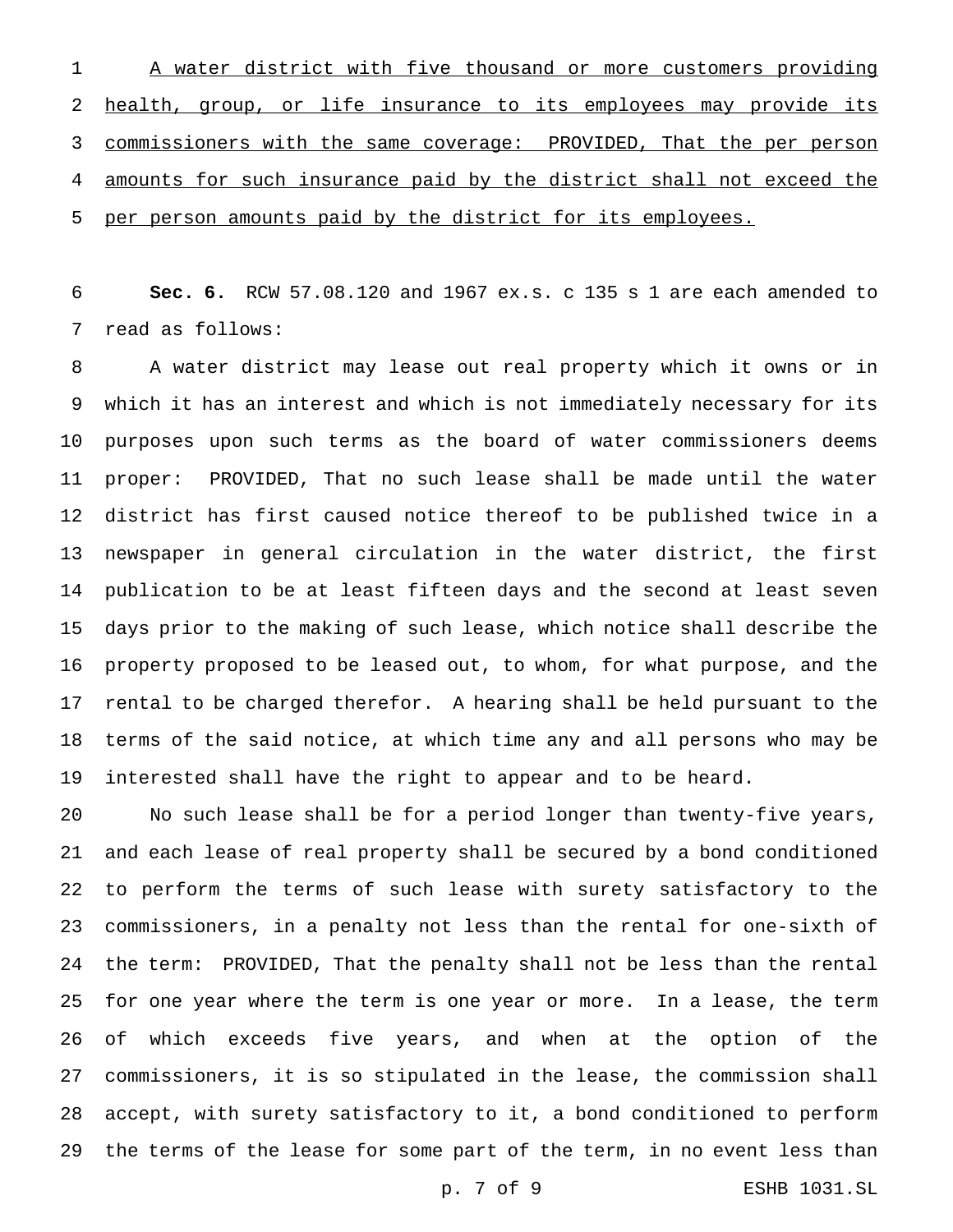five years (unless the remainder of the unexpired term is less than five years, in which case for the full remainder) and in every such case the commissioners shall require of the lessee, another or other like bond to be delivered within two years, and not less than one year prior to the expiration of the period covered by the existing bond, covering an additional part of the term in accordance with the foregoing provisions in respect to the original bond, and so on until the end of the term so that there will always be in force a bond securing the performance of the lease, and the penalty in each bond shall be not less than the rental for one-half the period covered thereby, but no bond shall be construed to secure the furnishing of any 12 other bond. However, the board of commissioners may require a 13 reasonable security deposit in lieu of a bond on leased real property 14 owned by a water district.

 The commissioners may accept as surety on any bond required by this section, either an approved surety company or one or more persons satisfactory to the commissioners, or in lieu of such bond may accept a deposit as security of such property or collateral or the giving of such other form of security as may be satisfactory to the commissioners.

 NEW SECTION. **Sec. 7.** A new section is added to chapter 57.08 RCW to read as follows:

 A water district may adopt a water conservation plan and emergency water use restrictions. The district may enforce a water conservation plan and emergency water use restrictions by imposing a fine as provided by resolution for failure to comply with any such plan or restrictions. The commissioners may provide by resolution that if a fine for failure to comply with the water conservation plan or emergency water use restrictions is delinquent for a specified period ESHB 1031.SL p. 8 of 9